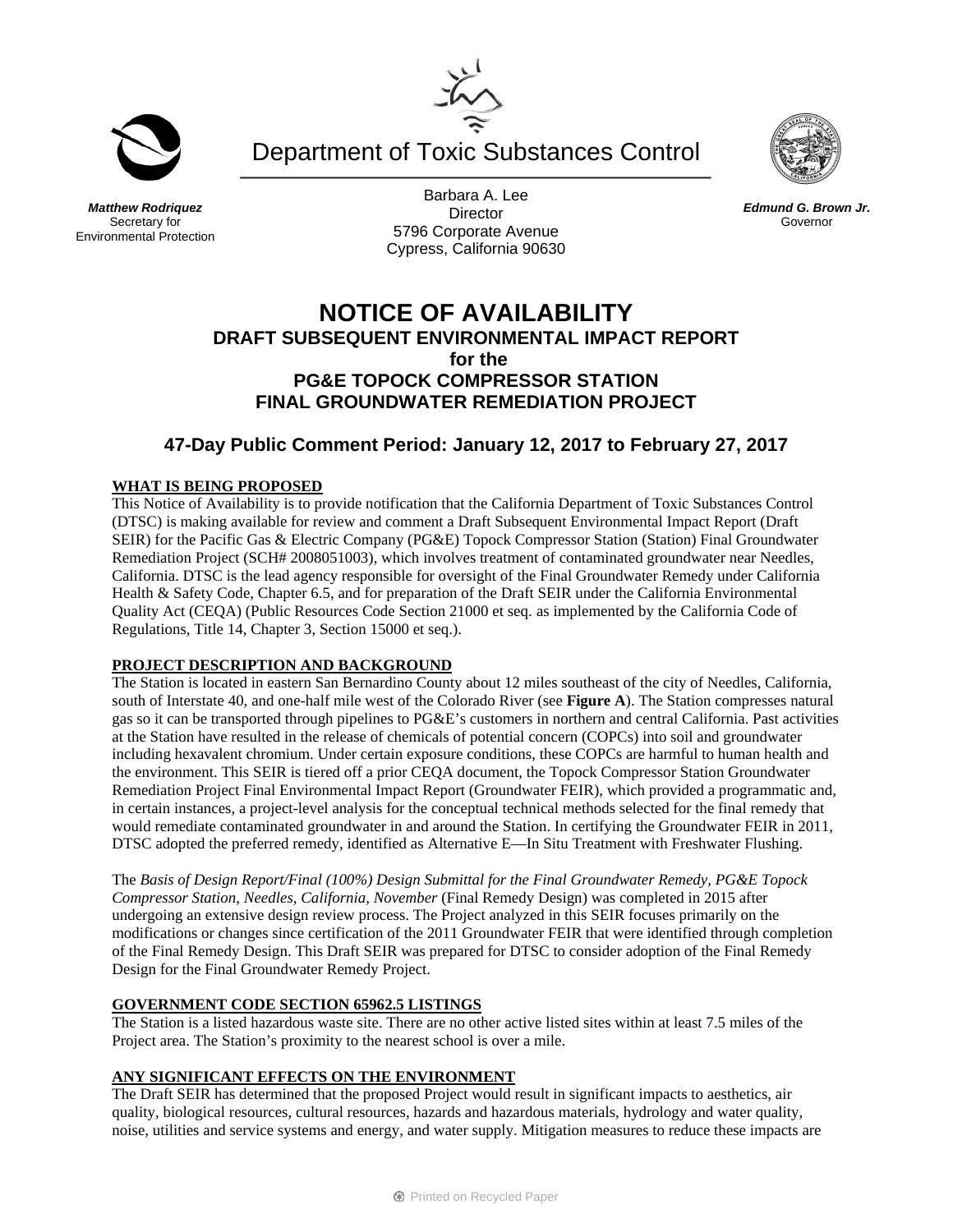described in the Draft SEIR. After mitigation measures are applied, significant unavoidable impacts would still remain for cultural resources and noise receptors as a result of Project implementation. Cumulative impacts for aesthetics, cultural resources, and noise receptors were also determined to be significant and unavoidable after implementation of mitigation measures.

## **47-DAY PUBLIC COMMENT PERIOD TO SUBMIT COMMENTS ON THE DRAFT SEIR**

DTSC is accepting comments during a 47-day public comment period on the Draft SEIR from January 12, 2017 to February 27, 2017. All comments will be considered and responded to in the Final EIR.

### **LOCATIONS OF OPEN HOUSES / PUBLIC HEARINGS ON THE PROPOSED PROJECT**

**NEEDLES:**  January 31, 2017 Needles Senior Center 1699 Bailey Avenue Needles, CA 92363 Open House: 5:30 p.m. to 6:30 p.m. Public Hearing: 6:30 p.m. to 8:00 p.m.

#### **GOLDEN SHORES:**

February 1, 2017 Golden Shores Community Center 13136 Golden Shores Parkway Golden Shores, AZ 86436 Open House: 5:30 p.m. to 6:30 p.m. Public Hearing: 6:30 p.m. to 8:00 p.m.

### **LOCATIONS WHERE DOCUMENTS CAN BE REVIEWED**

A copy of the Draft SEIR is available for review at the project website (www.dtsc-topock.com) and the following locations:

Needles Public Library 1111 Bailey Avenue Needles, CA 92363

Chemehuevi Indian Reservation Environmental Protection Office 2000 Chemehuevi Trail Havasu Lake, CA 92363

Colorado River Indian Tribes Public Library 26600 Mohave Road Parker, AZ 85344

Parker Public Library 1001 Navajo Avenue Parker, AZ 85344

Golden Shores Community Library 13136 South Golden Shores Parkway Topock, AZ 86436

Lake Havasu City Library 1770 McCulloch Boulevard Lake Havasu City, AZ 86403

California Department of Toxic Substances Control 5796 Corporate Avenue Cypress, CA 90630

### **PROJECT CONTACTS**

Comments may be submitted at public meetings, or mailed or emailed to:

Aaron Yue, Project Manager California Department of Toxic Substances Control 5796 Corporate Avenue, Cypress, CA 90630 aaron.yue@dtsc.ca.gov Phone: (714) 484-5439

All public comments must be postmarked or received by DTSC no later than 5:00 p.m., Monday, February 27, 2017, for consideration in the Final EIR.

*ACCOMMODATIONS FOR DISABLED AND INFORMATION FOR THE HEARING IMPAIRED: The public meeting rooms are accessible to people with disabilities. If translation services are needed or if additional accommodations are needed, please notify Philip McPhaul at (714) 484-5488 or email to Philip.McPhaul@dtsc.ca.gov no later than 10 working days before the meeting. TYY users may use the California Relay Service at 711 in state or 1-800-855-7100 outside California*